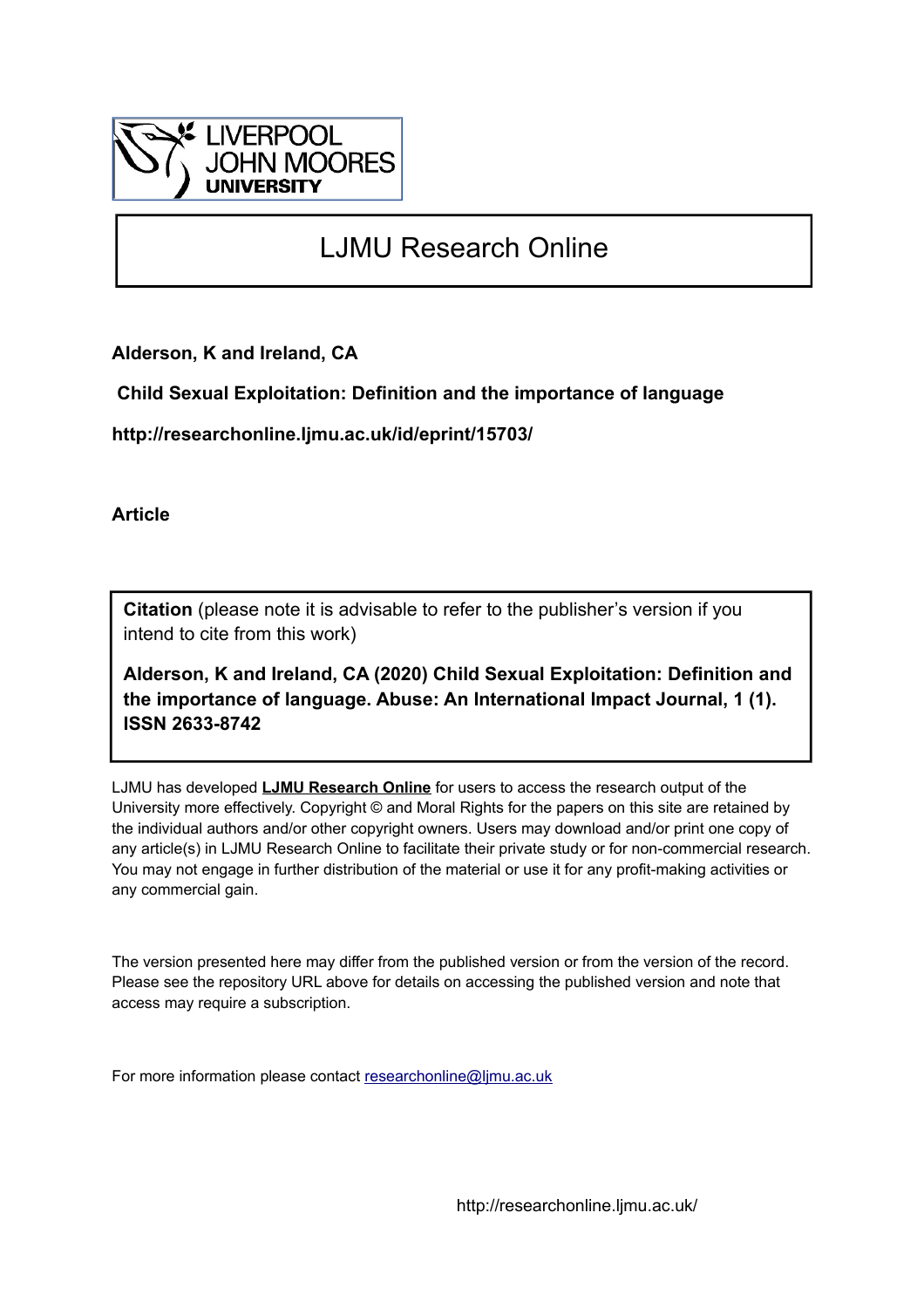# **Child Sexual Exploitation: Definition and the importance of language**

*Kirsty Alderson, Carol A. Ireland<sup>1</sup>\*, School of Psychology, University of Central Lancashire, UK; and CCATS: Coastal Child and Adult Therapeutic Services, UK*

#### **Abstract**

CSE initiatives and policy have been adversely impacted by a lack of clarity in defining child sexual exploitation (CSE), as well as using language that can wrongly convey victim blame and responsibility for the abuse against them. This has led to several inquiries where services have struggled to support victims of CSE. This discussion paper aims to consider the issues, examining the links between CSE and child sexual abuse (CSA), and the challenges in defining CSE. This includes a suggested revised definition. Further, it summarises the challenges that have arisen using language in exploring CSE, and which may have potentially skewed prevalence rates as a result. This paper then considers the presentation of such language and the challenges this offers, with consideration of alternative approaches. It concludes by arguing the importance for researchers to be mindful and responsive to definitions of CSE and the use of language in interpreting results and engaging with this population.

**Key words:** Child Sexual Abuse, Child Sexual Exploitation, Definition, Prevalence, Language

## **Introduction**

There has been much debate regarding the definition of child sexual exploitation (CSE) and how it relates to the broader definition of child sexual abuse (CSA). Within policy and research there are numerous definitions for CSE, and which then overlap with CSA. However, there are also aspects that distinguish CSE from CSA. Many definitions of CSE emphasise some form of exchange for sexual behaviours. Yet, definitions have evolved over time in response to increased understanding. There are some forms of CSE, particularly those which take place in gangs and through the use of technology, where an exchange may not be present (Berelowitz, Clifton, Firimin, Gulyurtlu & Edwards, 2013). Or, CSE may take place alongside CSA and other forms of abuse. Further, the use of language with respect to victims of CSE requires careful consideration in order to reduce victim blame and to maximise victim engagement. This paper discusses key issues regarding how CSE is defined, the use of language, and how this may then impact on obtaining accurate rates of prevalence.

This paper begins by first defining CSA and CSE as we currently understand it, noting the key differences and commonalities. This paper then discusses how knowledge and understanding of CSE has increased following several high-profile investigations and case reviews across the United Kingdom, as well as research that has been undertaken by leading children's charities in the UK. These developments have informed policy and practice in relation to safeguarding children and young people. Despite this, the nature and extent of CSE is still not fully understood

<u>.</u>

<sup>1</sup>\*Corresponding author: CAIreland@uclan.ac.uk; University of Central Lancashire, Preston, PR1 2HE, UK

<sup>©3</sup>Quays Publishing. Received 2 January 2020; Revised 3 February 2020; Accepted 11 February 2020

For information on how to access this article for multi-use/copies please emai[l editoraj@threequayspublishing.com](mailto:editoraj@threequayspublishing.com)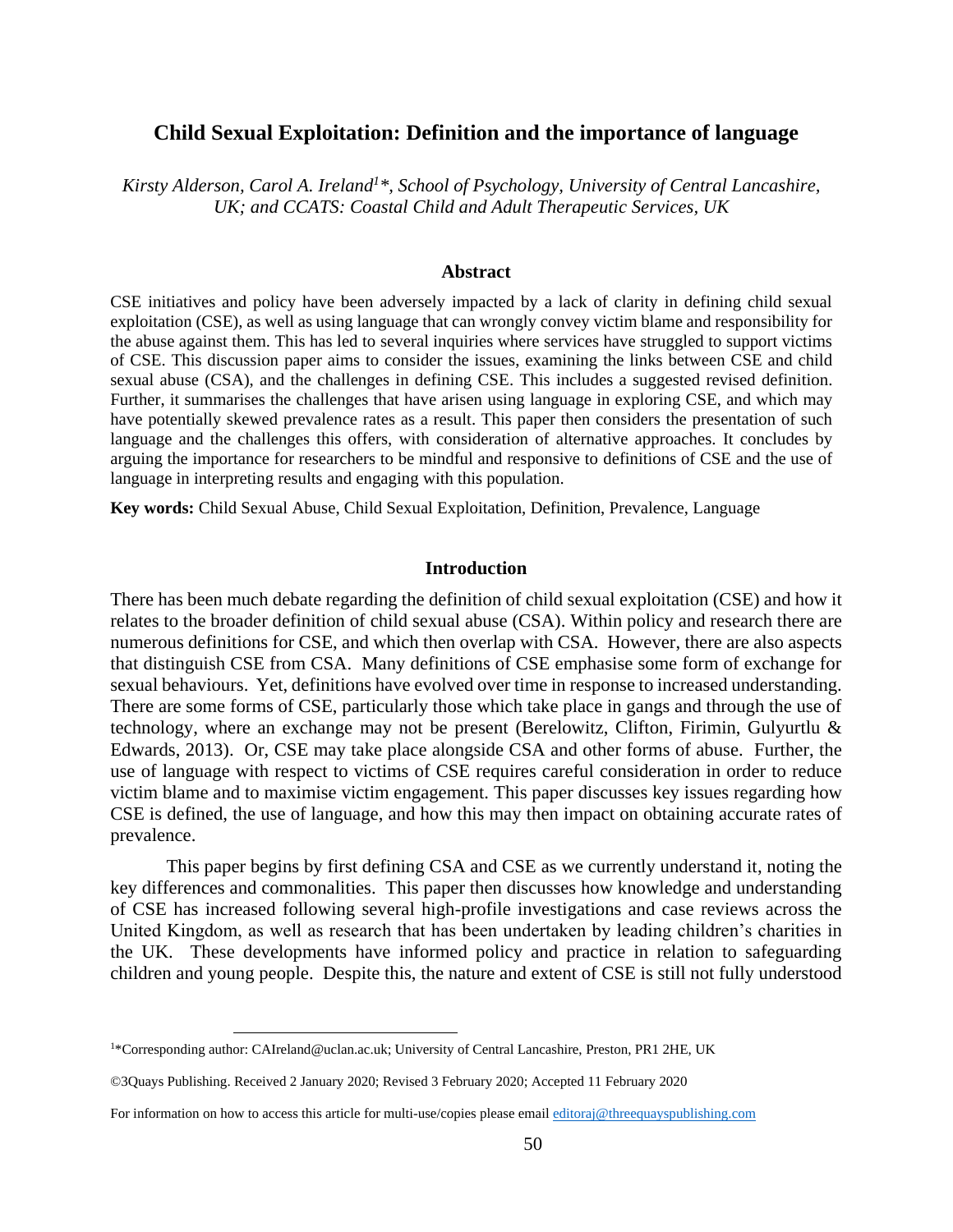and this paper outlines how definition and use of language can lead to groups of youth being overlooked and under-represented in prevalence research.

# **Definitions of child sexual abuse and exploitation**

The UK Government provides clear guidance to professionals on their responsibilities for safeguarding children. This includes presenting a definition of CSA to guide professionals' interventions with those at risk of, or who have been identified as experiencing, sexual abuse. Recent guidance defines CSA as the act of:

*Forcing or enticing a child or young person to take part in sexual activities, not necessarily involving a high level of violence, whether or not the child is aware of what is happening. The activities may involve physical contact, including assault by penetration (for example, rape or oral sex) or non-penetrative acts such as masturbation, kissing, rubbing and touching outside of clothing. They may also include non-contact activities, such as involving children in looking at, or in the production of, sexual images, watching sexual activities, encouraging children to behave in sexually inappropriate ways, or grooming a child in preparation for abuse (including via the internet). Sexual abuse is not solely perpetrated by adult males. Women can also commit acts of sexual abuse, as can other children* (HM Government. Working Together to Safeguard Children, 2015, p. 93).

CSE is further defined as a form of sexual abuse:

*Sexual exploitation of children and young people under 18 involves exploitative situations, contexts and relationships where young people (or a third person or persons) receive 'something' (e.g. food, accommodation, drugs, alcohol, cigarettes, affection, gifts, money) as a result of them performing, and/or another or others performing on them, sexual activities. Child sexual exploitation can occur through the use of technology without the child's immediate recognition; for example, being persuaded to post sexual images on the Internet/mobile phones without immediate payment or gain* (DCSF, 2009, p. 9).

Further, and in Scotland, there are additional details in relation to the factors that create an imbalance of power:

*Any involvement of a child or young person below 18 in sexual activity for which remuneration of cash or in kind is given to the young person or a third person or persons. The perpetrator will have power over the child by virtue of one or more of the following – age, emotional maturity, gender, physical strength and intellect* (Scottish Executive, 2003, p. 1).

In these definitions, a child is defined as anyone who has not yet reached the age of 18. Several CSE definitions distinguish between children and young people, however, the age at which a child becomes a young person is not generally agreed upon (Fox, 2016). For instance, a child is commonly defined as anyone under the age of 16. Yet there are some offences focused on providing greater protection to those under the age of 13, and others where a child is defined as someone under the age of 18 (Sexual Offences Act, Part 1, 2003). This has therefore created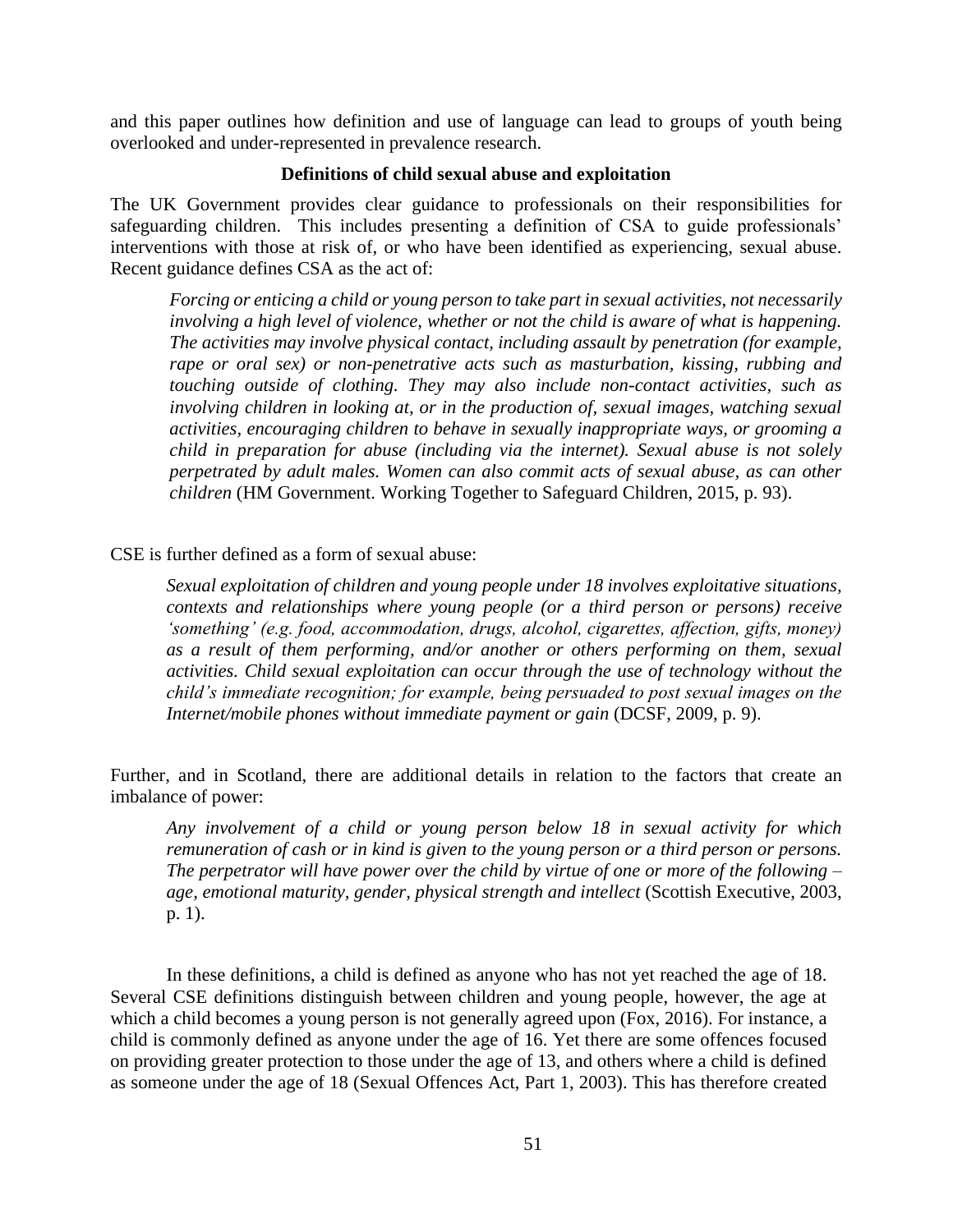difficulty when comparing prevalence research as often researchers may use different ages to define a child.

Further, and from the above definitions, a factor that distinguishes CSA from CSE is the emphasis on a power imbalance in the case of sexual exploitation. However, in CSA, a power imbalance also exists, and which enables an abuser to force or entice a child to engage in sexual activity. Regarding the power imbalance, it is important for existing definitions to offer clear guidance. For example, a power imbalance may exist due to the perpetrator's gender, sexual identity, cognitive ability, physical strength, status, and access to economic or other resources (Department for Education, 2017). Another factor that distinguishes CSE in the above definitions is the presence of an exchange, whereby a child or young person receives something as a result of engaging in sexual activity. However, the exchange may not be immediately clear to others. Further, there are cases where CSE takes place alongside CSA, adding complexity to the issue. For instance, CSE that takes place within gangs and groups may involve female victims exchanging sexual activity for protection from assault by gang members. They may also experience sexual abuse from rival gang members as a form of punishment or retaliation (Berelowitz *et al*., 2013). As such, it may be challenging for professionals to recognise CSE in this context and therefore it may be overlooked.

While there is some variation in CSE definitions that are adopted by professionals throughout the UK, the most widely accepted definition among professionals in children's services is that developed by the Department for Children, Schools and Families (DCSF, 2009), and which is noted above. Their definition offers more detail in relation to the exchange of goods for sexual behaviours, including occasions where the child may not appear to receive anything, such as in the use of technology. The DCSF guidance also states that violence, coercion and intimidation may be used to secure victim compliance. However, it is important to consider that many children and young people do not experience these behaviours and thus, they may fail to recognise CSE as an abusive encounter (Barnardos, 2011). This is covered in the Welsh Government guidance, which attends to the issue of informed consent:

*Child sexual exploitation is the coercion or manipulation of children and young people into taking part in sexual activities. It is a form of sexual abuse involving an exchange of some form of payment which can include money, mobile phones and other items, drugs, alcohol, a place to stay, protection or affection. The vulnerability of the young person and grooming process employed by perpetrators renders them powerless to recognise the exploitative nature of relationships and unable to give informed consent* (National Action Plan to Tackle Child Sexual Exploitation, 2016, p. 1).

The concept of grooming is also included within the most recent guidance for professionals. The term is not used specifically, however the grooming process is described in more general terms:

*Child sexual exploitation is a form of child sexual abuse. It occurs where an individual or group takes advantage of an imbalance of power to coerce, manipulate or deceive a child or young person under the age of 18 into sexual activity (a) in exchange for something the victim needs or wants, and/or (b) for the financial advantage or increased status of the perpetrator or facilitator. The victim may have been sexually exploited even if the sexual activity appears consensual. Child sexual exploitation does not always*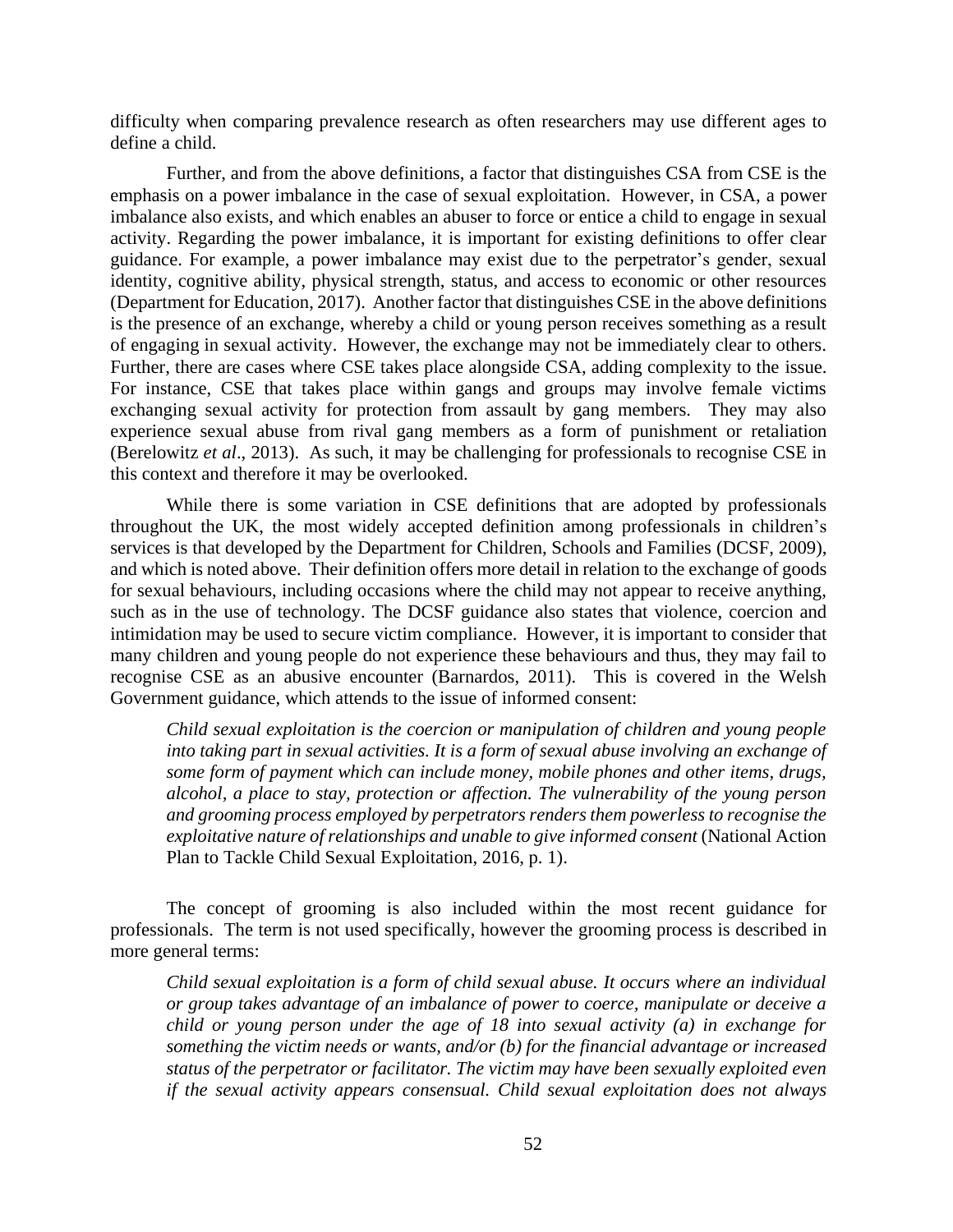*involve physical contact; it can also occur through the use of technology* (HM Government. Working together to safeguard children, 2018, p. 104)*.*

It is noteworthy that the above definitions fail to make clear that *any* sexual activity that takes place under the age of 16 would be considered illegal and therefore unequivocally defined as sexual abuse. Informed consent would not be possible regardless of the influence of grooming and vulnerability. Rather, the above definitions would be more suitably applied in cases where CSE is present among those who are above the age of legal consent, and where the perception of victim responsibility increases (Jago, 2010). This would be an important distinction to make within current definitions, to avoid reinforcing a perception that a child under the age of 16 may *appear* to consent to sexual activity, and which unhelpfully focuses on the child's behaviour in the abusive interaction and distracts from the main issues of abuse. This is a key issue to address, since many professionals have unhelpfully perceived children under the age of 16 to consent to their abuse. Therefore, definitions should emphasise that, in all cases, CSE is a form of sexual abuse. Children and young people have not consented to their abuse, even where there is an exchange of goods for sexual behaviours. This has previously been described as a 'constrained choice'. That is, a decision made by an individual to engage in sexual behaviours "against a background of social, economic and emotional vulnerability" (Harper & Scott, 2005, p.5)*.* This means that some children or young people may feel they have to exchange sexual behaviours in order to provide for basic needs such as food or accommodation or to support their drug or alcohol use. Often these needs are present due to a range of social difficulties including maladjustment in the home or instability with their care provision (Coy, 2009).

This concern may be addressed in the UK in the near future, as the UK Government is in the process of a consultation on developing a CSE definition that includes the issue of consent. It is reported that, in the new definition, it will be emphasised that children and young people cannot consent to being sexually exploited (Manchester Safeguarding Boards, 2017). Some researchers have even argued against using the term 'exchange' in current definitions, as this may overlook the power imbalance inherent in the abuse (Eaton, 2019). While evolving definitions create an opportunity to address some of the unhelpful aspects of existing definitions, this could also add complexity regarding achieving consistency across geographical regions and different child care professionals. Yet, it is crucial that existing definitions are amended in response to an improved understanding of CSE so that professionals are left in no doubt as to how to recognise it. Accounting for the above considerations, a suitable definition of CSE is proposed, by the current authors, as follows:

Child sexual exploitation (CSE) is a form of sexual abuse which affects anyone under the age of 18. As with sexual abuse, there is a power imbalance between a perpetrator and their victim. Several factors may lead to a power imbalance that is in favour of the perpetrator (adult or peer), including gender, cognitive ability, physical strength, status, economic resources, age, maturity, emotional development, mental health, or any another factor that places the victim at a disadvantage; while coercion and force may be used to secure victim compliance, this may not be present. What separates CSE from sexual abuse is the presence of a perceived 'trade'. More specifically, a victim may be expected to engage in a sexual interaction with a perpetrator for tangible goods, or other intangible factors that may be missing in the victim's life. For example, affection, attention, protection, or safety from physical harm. The sexual behaviours may include direct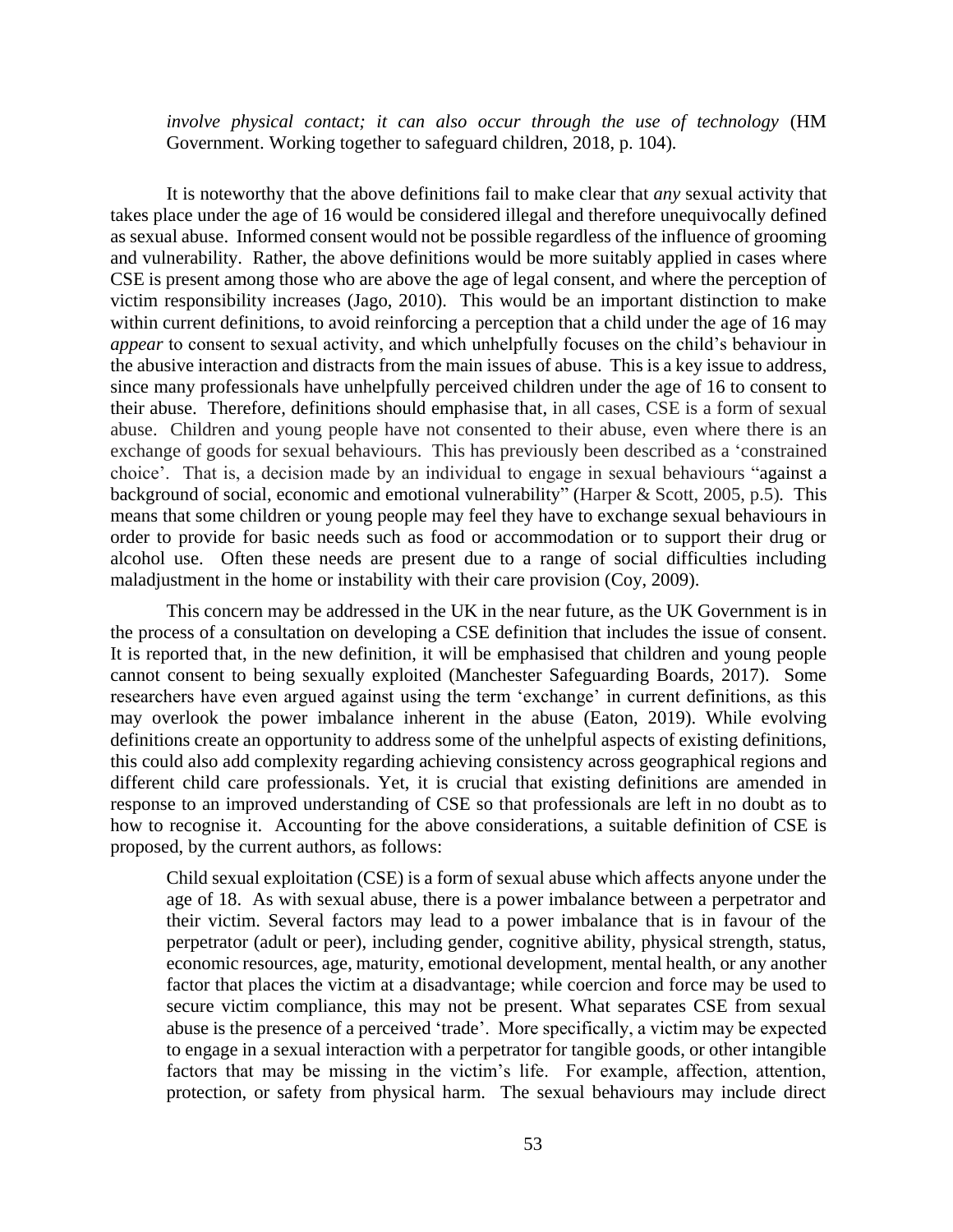physical contact, or indirectly such as through a form of technology. In all cases where the victim is under the legal age of consent, this should be considered sexually abusive. Where the victim is over the age of consent, an encounter is considered sexually exploitative if there is a power imbalance which favours the perpetrator. Sexual exploitation may also take place alongside other forms of abuse, and there may be more than one perpetrator involved.

The definition attends to aspects of CSE that overlap with CSA and those which differentiate it. It could address confusion among professionals, who may find it challenging to understand the conceptual difference. Further, the proposed definition includes a detailed description of the power imbalance and how this precludes informed consent when an individual is aged 16 and over. Finally, it emphasises that when victims are aged under 16, this is unequivocally sexual abuse. It is, of course, noted that the focus here is on CSE, yet any individual can experience sexual exploitation regardless of their chronological age.

While the proposed definition is more detailed than the other definitions presented in this paper, sufficient detail is necessary to support professionals to recognise CSE. The existing definitions discussed in this paper are adopted in practice by professionals within UK Children's Services. Those definitions have featured consistently within policy and practice documents, across different regions throughout the UK. While some of the definitions attend to the issue of informed consent and power imbalance, there are still cases where children and young people are viewed as having consented to sexual contact with adults (Harper & Scott, 2005; Jago *et al*., 2011). This is evident in language used by professionals to describe victims, where children are perceived as having agency in an exploitative encounter. For example, some children are described as 'sexually promiscuous', with adult perpetrators being described as 'boyfriends' (Beckett, 2011; Jay, 2014). It could be argued that this language conveys blame on the part of the victim and moves the focus away from the perpetrator.

## **The use of language**

Difficulties in the type of language used has been highlighted within the Oxfordshire Serious Case Review into CSE (Bedford, 2015). When some victims were reported to the authorities, their vulnerability was not acknowledged. For example, police reports described some female children as 'prostituting themselves' and 'putting themselves at risk'. Further, some children who were sexually exploited reportedly presented with 'challenging' behaviours, including going missing from home, engaging in substance use and who exhibited some hostility towards professionals. In many cases, professionals were noted to have overly focused on victims' problematic behaviour rather than the causation or functional factors of such behaviour. The review argues that professionals should have considered the underlying reasons for such behaviours. Further, that the challenging behaviours may have emerged due to the chaotic and violent nature of their abusive experiences, or as a means to prevent professionals from disrupting the abuse (Bedford, 2015). The review found that there was a general failure of professionals in the local authority and the police to attend to or follow up on signs of dysfunction in the lives of CSE victims. This was described as a lack of professional curiosity, and in some cases, this meant that CSE continued to take place for several years without disruption.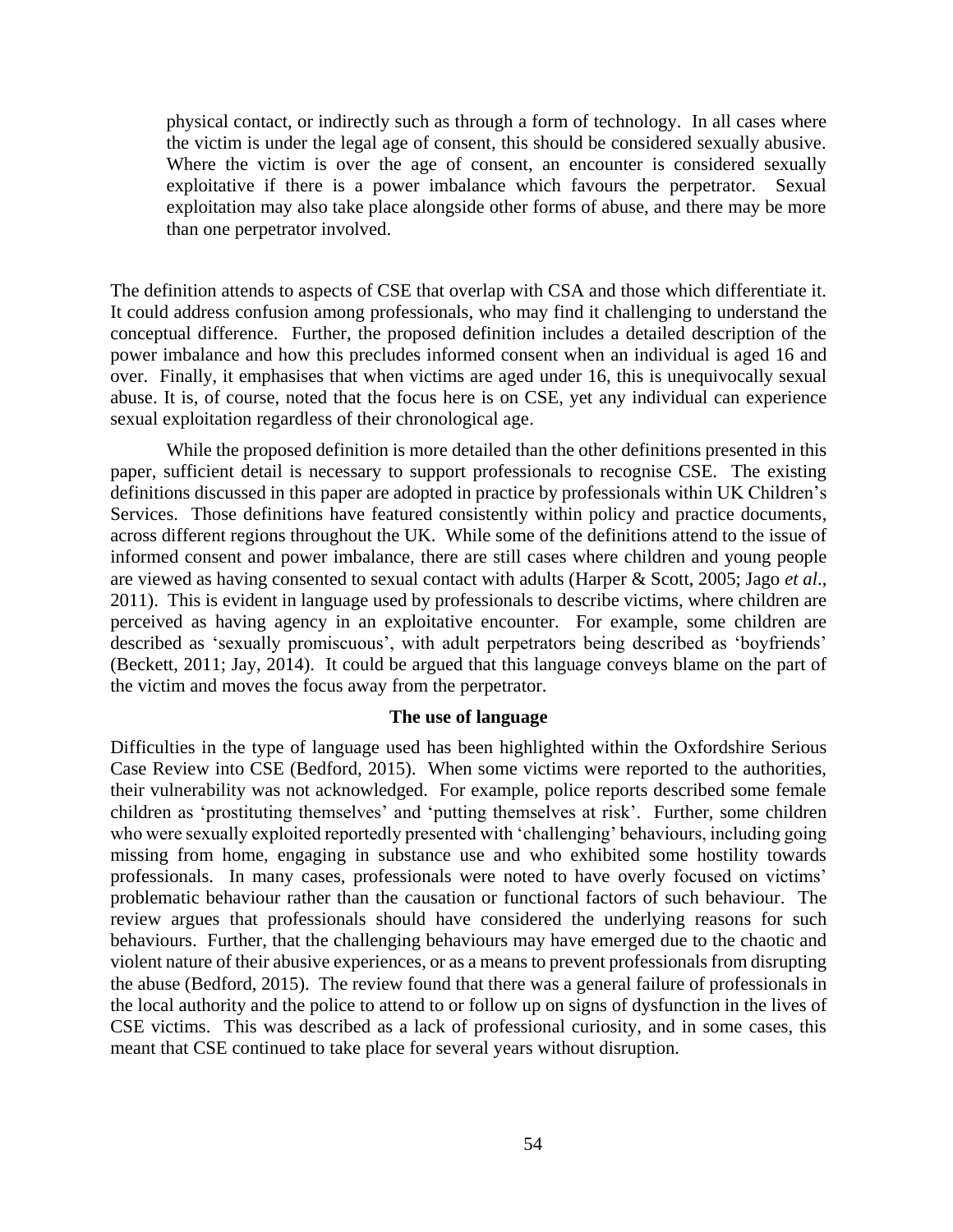The use of biased language towards victims has been examined widely within criminological research, as it has implications for how victims of crime are treated in society and the legal system. The use of biased language relates to the notion of the 'deserving victim', a concept that has been widely debated within victimology literature. Researchers have observed that a hierarchy exists among victims, where some individuals are viewed as deserving of victim status and others are viewed as being responsible for their experiences (McEvoy & McConnachie, 2012). In historical victimological theory and research, some victims were classified in the hierarchy based on how much they were perceived to have contributed to, or caused, their own victimisation. This was termed 'precipitation', where victims are viewed as having contributed to their experiences and, consequently, blame is assigned to them, whereas others are viewed as innocent (McEvoy & McConnachie, 2012). This debate extends to victims of sexual abuse, where it is argued that an 'ideal victim' is vulnerable, that they should appear to others as being powerless in the encounter and that they are dominated by the perpetrator. Where they fail to meet these requirements, they may not be conferred victim status in society (Javaid, 2016). Even where victims are acknowledged to be vulnerable, they may still be denied victim status due to how this vulnerability is perceived by society. This would include individuals who are homeless, who abuse substances and who are involved in prostitution (Walklate, 2011). These individuals may be perceived as having contributed to their own victimisation, due to their high-risk lifestyles.

Arguably, CSA and CSE victims should be perceived as 'ideal victims', due to the power imbalance inherent between a child victim and an adult perpetrator. However, empirical research reveals that in society there are negative attitudes towards child victims, some of whom are blamed for their own sexual abuse. This was observed in a French study of 384 adults drawn from the general and student populations, 232 of whom were women (Esnard & Dumas, 2013). Participants were asked to read fictitious cases involving male or female victims. Victims were described as either a child aged seven or an adolescent aged 12 years. In each vignette the perpetrator was described as either a male or a female adult and aged 35 years, in both cases. Participants were interviewed, and victim blame was measured by their responses to seven questions relating to the victim's responsibility, culpability and credibility. Overall, participants viewed the perpetrator as being more responsible than the victim. However, male participants blamed the victim to a greater degree than female participants, particularly when the victim was male. Male participants also blamed the perpetrator to a lesser degree than female participants, particularly when the perpetrator was described as female. Further, participants blamed the victim regardless of whether the victim was described as a child or an adolescent. Researchers concluded that male victims were blamed to a greater degree due to masculine ideals that males should be physically able to resist their abuser; this could have implications for young males' psychological development, if they encounter blame while their identity is forming in adolescence. It could also be argued that such attitudes may even prevent some victims from disclosing their abuse due to fears around how it will be perceived. Or, they may retract a disclosure if they experience blame from others. However, these arguments are based on the assumption that such attitudes are communicated to victims, either directly or indirectly. One cannot assume that negative attitudes translate to negative behaviours to victims, particularly where findings are derived from hypothetical scenarios. If an individual holds attitudes that suggest some CSE victims are to blame for their abuse, this may not extend to the children in their own lives, especially those with whom they have a close relationship. Therefore, it is important to obtain the views of victims and to examine whether they have perceived these attitudes upon disclosing their sexual abuse to others.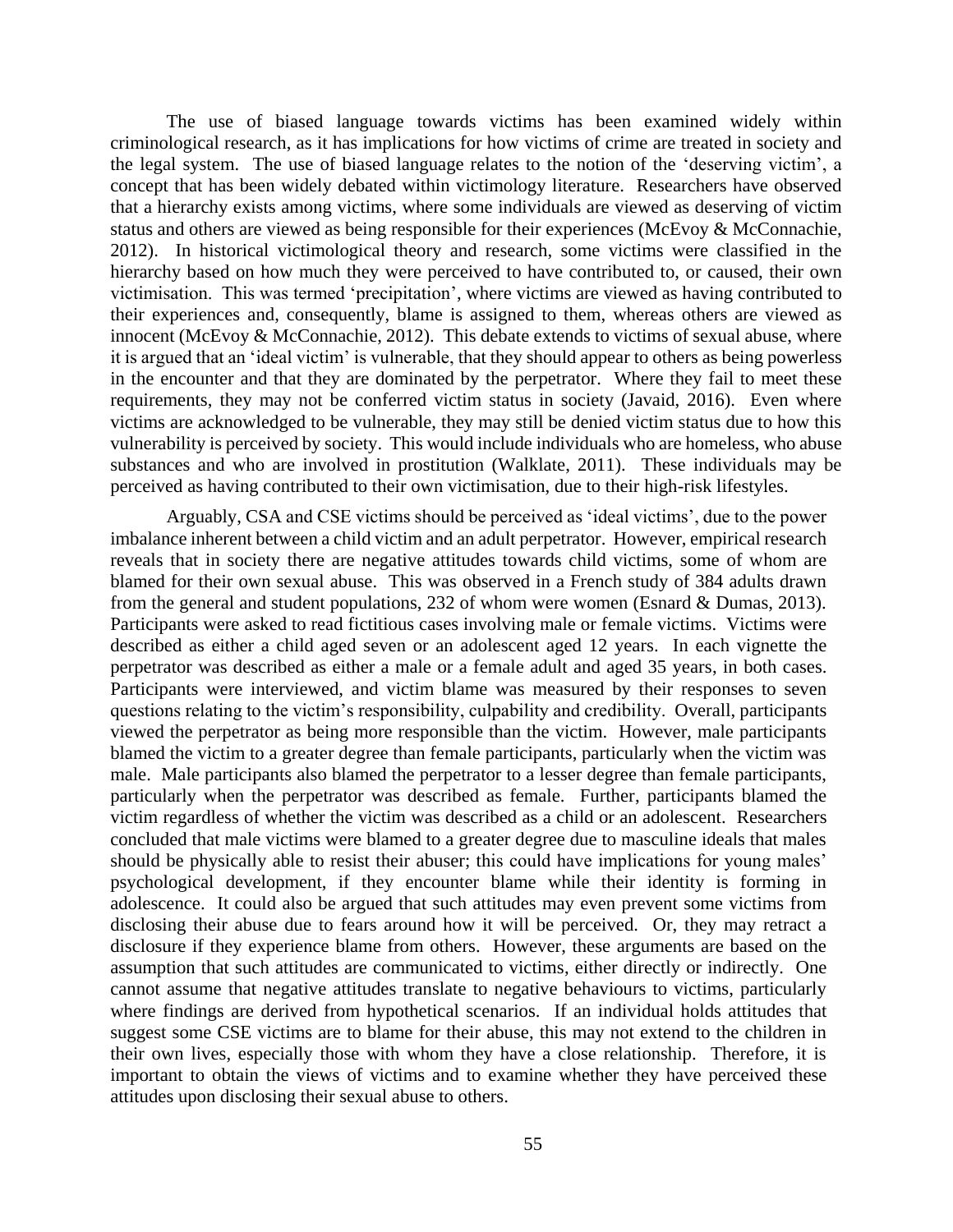A factor that adds complexity to the notion of the 'ideal victim', is that some individuals are both victims and perpetrators of crime (McEvoy & McConnachie, 2012). This extends to CSE, where some children are involved in seeking other youths for perpetrators to exploit. In addition, there are children who, during the period of their exploitation, engage in anti-social behaviour, including aggression, substance and alcohol use, and truancy (Bedford, 2015; Lillywhite & Skidmore, 2006). It was already discussed that these behaviours influence how victims are perceived by those in authority (Bedford, 2015). This is also evident in empirical research. For example, in a US study, police case files were examined for 126 children who experienced commercial CSE (Halter, 2010). Commercial exploitation involves the exchange of money or substances, for sexual behaviours. Throughout the cited article however, the author describes this as 'juveniles who are involved in prostitution'. Arguably this language is suggestive of agency, despite the children being aged from 12 to 17 years. When reviewing the case files, the researcher identified language which indicated the children were either treated as victims, delinquent offenders, or both. They also searched for factors that might be linked with police officers attributing victim or offender status and subjected these to statistical analysis. Findings suggested that youth were significantly more likely to be viewed as victims if they cooperated with the police and if they had no prior criminal record. This could suggest that a victim's behavioural presentation may influence police attitudes, potentially influencing their treatment by authorities.

Halter (2010) is not without limitations, however. The study did not utilise a specific type of qualitative analysis to examine the language in the case files. Thus, the researcher did not use a systematic procedure to identify the variables associated with perceived culpability. This should be considered a major limitation, potentially leading to bias in the variables selected. Further, there was only one male victim in the sample. Thus, it is not clear if male youth would be more likely to be criminalised, given that male victims may be blamed to a greater degree than females (Esnard & Dumas, 2013). Finally, the researcher concluded that their findings suggest the police engage in an informal assessment of the likelihood that victims will engage in further 'prostitution'. They go on to argue that the police may decide to treat these victims as offenders, to 'protectively detain' them. They describe this as a "paternalistic protective response" (Halter, 2010, p157). This is a notable assumption, where the police's treatment is interpreted as a caring action and with no qualitative evidence to support this hypothesis. An alternative explanation is that the female youth may not possess the characteristics of an 'ideal' victim of CSE. Therefore, they encounter a punitive response and are treated as criminals, rather than as vulnerable individuals. This underlies the importance of methodological rigour, to minimise bias and prevent research findings being interpreted solely through the lens of the researcher's own values and beliefs. What the cited study does reveal, however, is that where CSE victims come into contact with authorities, prior offending and lack of co-operation may result in them being viewed as culpable. This is likely to impact on their treatment by authorities, meaning child victims may not receive appropriate safeguarding or supportive measures. Furthermore, studies such as these indicate that accurate information on the nature and prevalence of CSE is unlikely to be obtained from conviction data, or referrals to specialist support organisations.

Overall, language is an important consideration for researchers, as terminology may influence whether a victim feels able to report on their experiences. Researchers should also consider whether to utilise the term victim within a survey. Feminist researchers have often challenged terminology due to its inherent power. For example, the label of victim is said to confer powerlessness and passivity (Walklate, 2004), yet the term survivor is associated with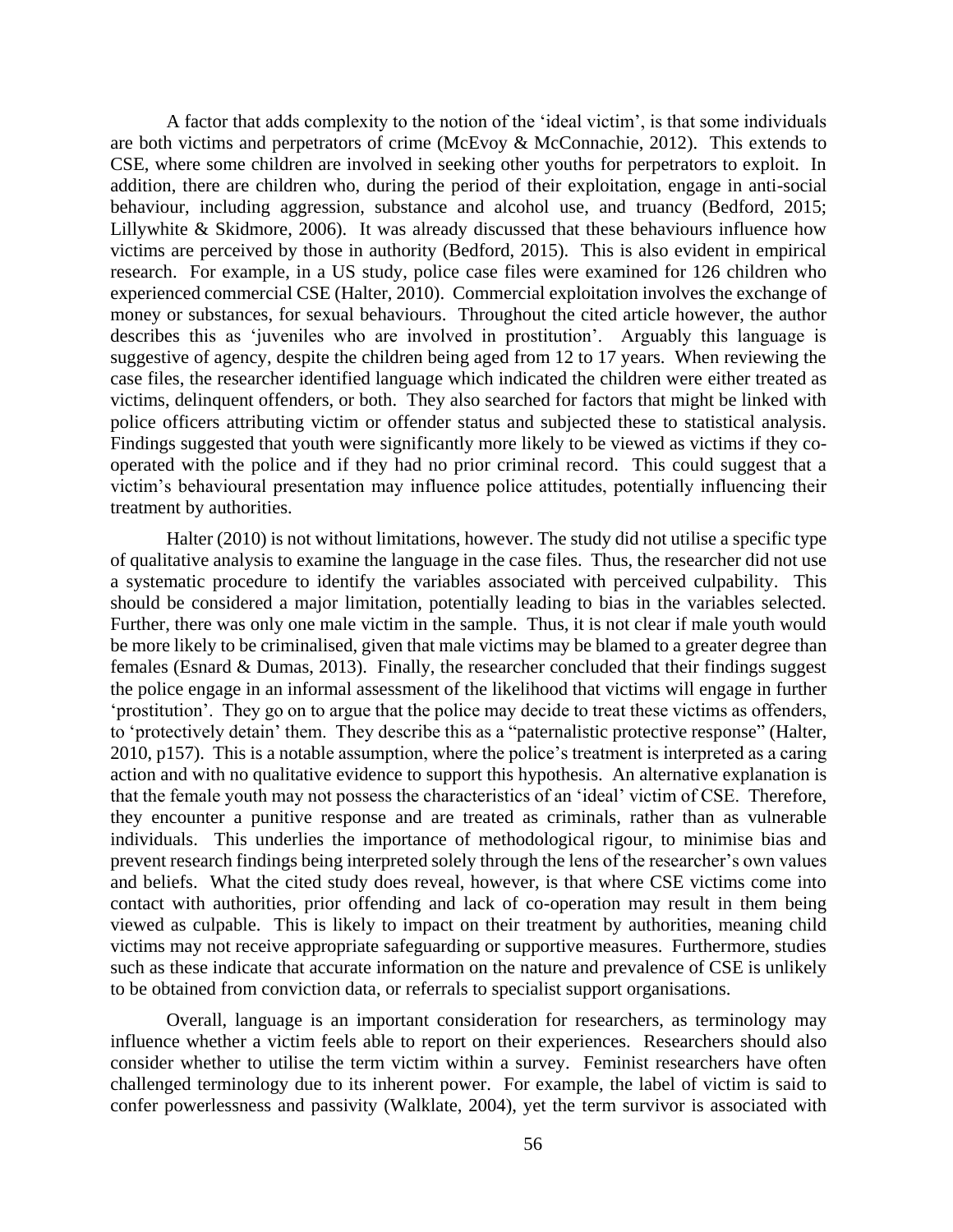agency (Anthias 2013). However, the notion of agency has a complex relationship with victim status and may actually be unhelpful (Javaid, 2015). Some argue that the label should be selected by those who have been victimised (McEvoy & McConnachie, 2012). Therefore, a solution would be that research should avoid using either term.

#### **Conclusion**

In summary, CSE definitions have evolved over time and current definitions should guide effective practice of professionals in children's services. However, definitions do vary, and often fail to include sufficient detail to guide professionals in recognising CSE. There is evidence that some professionals still view CSE differently to other forms of sexual abuse and which may impact negatively on victims. Examples include perceiving victims to have consented to or being held responsible for their abuse. These attitudes may even lead professionals to overlook signs that someone is being sexually exploited. This is problematic because such beliefs and assumptions will interfere with current efforts to understand the full nature and extent of CSE in the UK. Further, attributions of victim blame will arguably reduce the likelihood of CSE victims receiving appropriate intervention and support. This may affect their recovery in the longer term.

Therefore, this paper has argued the importance of a clear and thorough definition of CSE, with further consideration as to the language used to describe sexual abuse and exploitation. Language may represent the attitudes of those who use it, and which could influence how CSE is defined, recorded and responded to. Consequently, one cannot rely on officially recorded figures on the nature and extent of CSE; cases of CSE may have been overlooked due to victims being viewed as responsible or to blame for their abuse, even where the victims are children. When interacting with victims of CSE, including in a research context, this should be described objectively, carefully and with no judgement evident in the language that is used. Researchers should be mindful that language which conveys blame or responsibility may pose a barrier to victim disclosure. Furthermore, this could lead to self-blame and shame for victims, which has implications for their recovery.

## **References**

- Anthias, F. (2013). The intersections of class, gender, sexuality and 'race': the political economy of gendered violence, special issue on 'Gender, Sexuality and Political Economy', *International Journal of Politics, Culture and Society*, 27(2), 153-171. <https://doi.org/10.1007/s10767-013-9152-9>
- Barnardos (2011). *Puppet on a String: The Urgent Need to Cut Children Free from Sexual Exploitation.* Essex: Barnardo's. Retrieved from: [https://www.scie](https://www.scie-socialcareonline.org.uk/puppet-on-a-string-the-urgent-need-to-cut-children-free-from-sexual-exploitation/r/a11G00000017tUOIAY)[socialcareonline.org.uk/puppet-on-a-string-the-urgent-need-to-cut-children-free-from](https://www.scie-socialcareonline.org.uk/puppet-on-a-string-the-urgent-need-to-cut-children-free-from-sexual-exploitation/r/a11G00000017tUOIAY)[sexual-exploitation/r/a11G00000017tUOIAY](https://www.scie-socialcareonline.org.uk/puppet-on-a-string-the-urgent-need-to-cut-children-free-from-sexual-exploitation/r/a11G00000017tUOIAY)
- Bedford, A. (2015). *Serious Case Review into Child Sexual Exploitation in Oxfordshire.* Oxfordshire Safeguarding Children's Board. Retrieved from: [http://www.oscb.org.uk/wp](http://www.oscb.org.uk/wp-content/uploads/Serious-Case-Review-into-Child-Sexual-Exploitation-in-Oxfordshire-FINAL-Updated-14.3.15.pdf)[content/uploads/Serious-Case-Review-into-Child-Sexual-Exploitation-in-Oxfordshire-](http://www.oscb.org.uk/wp-content/uploads/Serious-Case-Review-into-Child-Sexual-Exploitation-in-Oxfordshire-FINAL-Updated-14.3.15.pdf)[FINAL-Updated-14.3.15.pdf](http://www.oscb.org.uk/wp-content/uploads/Serious-Case-Review-into-Child-Sexual-Exploitation-in-Oxfordshire-FINAL-Updated-14.3.15.pdf)
- Beckett, H. (2011)*. Not a world away: The sexual exploitation of children and young people in Northern Ireland.* Northern Ireland: Barnardo's. Retrieved from: <https://www.ark.ac.uk/orb/summaries/BeckH11.htm>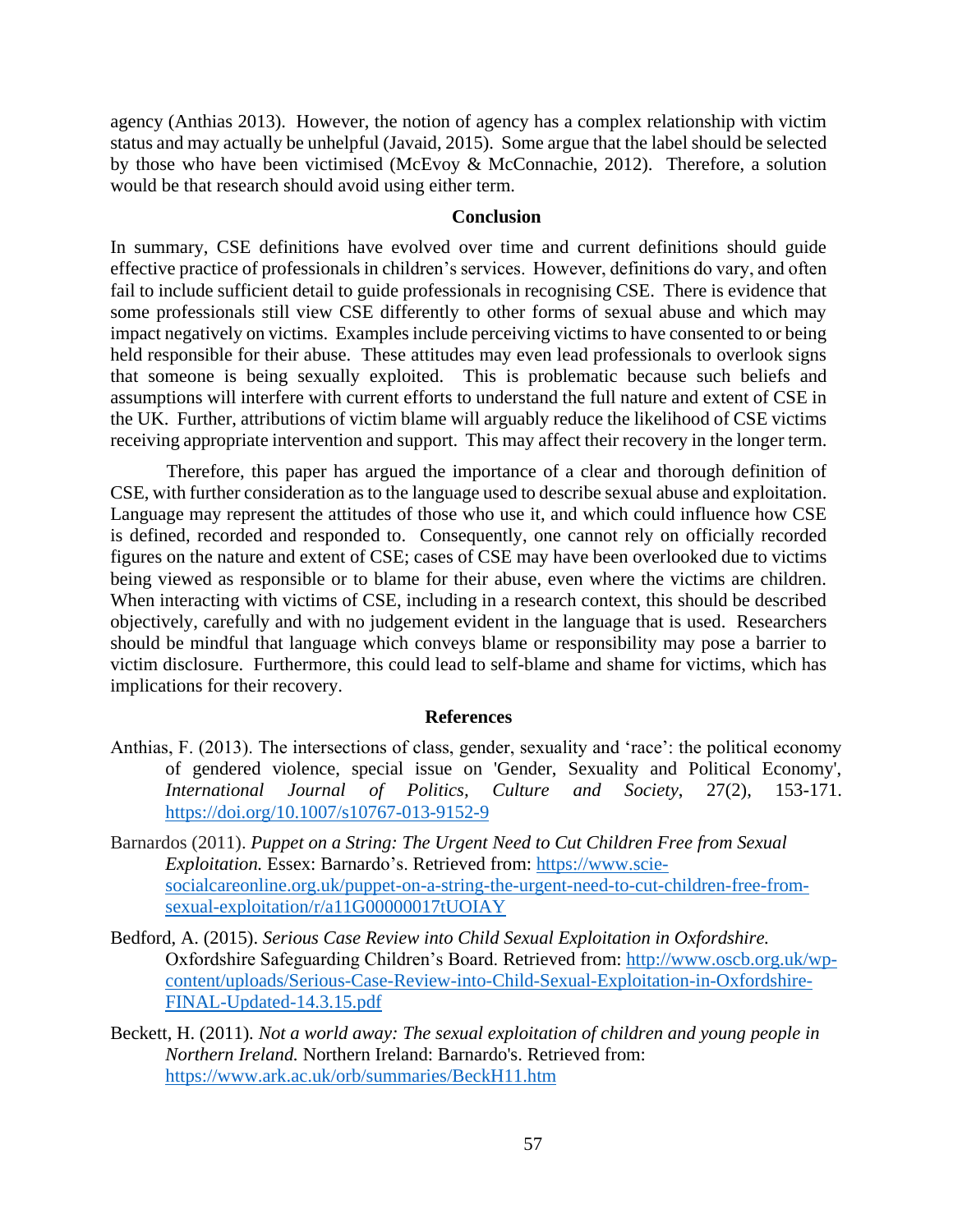- Berelowitz, S., Clifton, J., Firimin, C., Gulyurtlu, S., & Edwards, G. (2013). "If only someone had listened". *Inquiry into Child Sexual Exploitation in Gangs and Groups – Final Report.* London: Office of the Children's Commissioner. Retrieved from: <http://www.thebromleytrust.org.uk/files/chidrens-commission.pdf>
- Coy, M. (2009). 'Moved around like bags of rubbish nobody wants': how multiple placement moves can make young women vulnerable to sexual exploitation. *Child Abuse Review*, 18(4), 254–266. <https://doi.org/10.1002/car.1064>
- Department for Children, Schools and Families (2009). *Safeguarding Children and Young People from Sexual Exploitation: Supplementary guidance to Working Together to Safeguard Children.* HM Government London. Retrieved from: [https://www.staffsscb.org.uk/Professionals/Resources-Tools/Supplementary-](https://www.staffsscb.org.uk/Professionals/Resources-Tools/Supplementary-Guidance/DCSF-Safeguarding-children-and-young-people-from-sexual-exploitation-2009.pdf)[Guidance/DCSF-Safeguarding-children-and-young-people-from-sexual-exploitation-](https://www.staffsscb.org.uk/Professionals/Resources-Tools/Supplementary-Guidance/DCSF-Safeguarding-children-and-young-people-from-sexual-exploitation-2009.pdf)[2009.pdf.](https://www.staffsscb.org.uk/Professionals/Resources-Tools/Supplementary-Guidance/DCSF-Safeguarding-children-and-young-people-from-sexual-exploitation-2009.pdf)
- Department for Education (2017). *CSE: Definition and guide for practitioners, local leaders, and decision makers.* Retrieved from: [https://www.gov.uk/government/publications/child](https://www.gov.uk/government/publications/child-sexual-exploitation-definition-and-guide-for-practitioners)[sexual-exploitation-definition-and-guide-for-practitioners](https://www.gov.uk/government/publications/child-sexual-exploitation-definition-and-guide-for-practitioners)
- Eaton, J. (2019). *The human rights of girls subjected to child sexual exploitation in the UK.* Victim Focus. Retrieved from: <https://www.victimfocus.org.uk/publications>
- Esnard, C., & Dumas, R. (2013). Perceptions of male victim blame in a child sexual abuse case: Effects of gender, age and need for closure. *Psychology, Crime and Law*, 19(9), 817-844. <https://doi.org/10.1080/1068316X.2012.700310>
- Fox, C. (2016). *It's not on the radar: The hidden diversity of children and young people at risk of sexual exploitation in England.* Ilford: Barnardos. [https://www.basw.co.uk/system/files/resources/it\\_s\\_not\\_on\\_the\\_radar\\_report\\_0.pdf](https://www.basw.co.uk/system/files/resources/it_s_not_on_the_radar_report_0.pdf)
- Halter, S. (2010). Factors that influence police conceptualisations of girls involved in prostitution in six US cities: Child sexual exploitation victims of delinquents? *Child Maltreatment*, 15(2), 152-160. Retrieved from: <https://doi.org/10.1177/1077559509355315>
- Harper, Z., & Scott, S. (2005). *Meeting the needs of sexually exploited children in London.* Barkingside: Ilford: Barnardos.
- HM Government (2015). *Working together to safeguard children: A guide to inter-agency working to safeguard and promote the welfare of children.* Retrieved from: <https://www.gov.uk/government/publications/working-together-to-safeguard-children--2>
- Jago (2010): 'Safeguarding future generations, challenging and prosecuting perpetrators'. *Youth and policy*, 104, 48 – 61. Retrieved from: [https://www.youthandpolicy.org/wp](https://www.youthandpolicy.org/wp-content/uploads/2017/06/104.pdf)[content/uploads/2017/06/104.pdf](https://www.youthandpolicy.org/wp-content/uploads/2017/06/104.pdf)
- Jago, S., Arocha, L., Brodie, I., Melrose, M., Pearce, J., & Warrington, C. (2011). *What's going on to safeguard children and young people from sexual exploitation? How local partnerships respond to child sexual exploitation.* Luton: University of Bedfordshire. Retrieved from: <https://pdfs.semanticscholar.org/a3d1/ef8c8f3ac8a76af6480fd8053f9687b1840e.pdf>